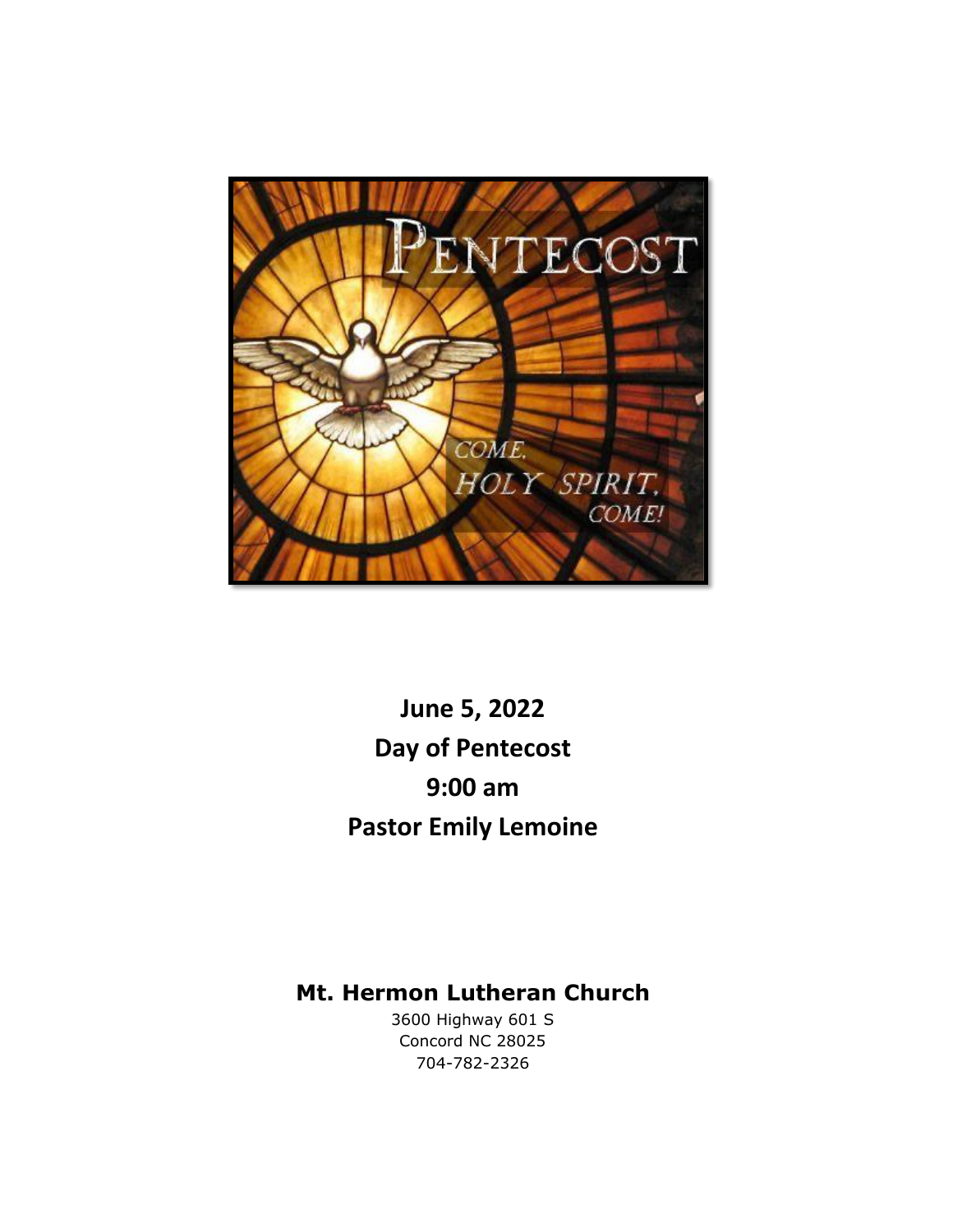### **PRELUDE**

# **WELCOME AND ANNOUNCEMENTS**

### **THANKSGIVING FOR BAPTISM**

In the waters of baptism, we have passed over from death to life with Jesus Christ, and we are a new creation.

For this saving mystery, and for this water, let us bless God, who was, who is, and who is to come.

# **We thank you, God, for your river of life, flowing freely from your throne: through the earth, through the city, through every living thing.**

You rescued Noah and his family from the flood; You opened wide the sea for the Israelites. Now in these waters you flood us with mercy, and our sin is drowned forever. You open the gate of righteousness and we pass safely through.

**In Jesus Christ, you calm and trouble the waters. You nourish us and enclose us in safety. You call us forth and send us out. In lush and barren places, you are with us. You have become our salvation.**

Now breathe upon this water and awaken your church once more. Claim us again as your beloved and holy people. Quench our thirst; cleanse our hearts; wipe away every tear. To you, our Beginning and our End, our Shepherd and Lamb, be honor, glory, praise, and thanksgiving, now and forever. **Amen.**

The peace of Christ be with you always. **And also with you.** 

**GATHERING HYMN "**O Day Full of Grace" ELW 627

1 O day full of grace that now we see appearing on earth's horizon, bring light from our God that we may be abundant in joy this season. God, shine for us now in this dark place; your name on our hearts emblazon.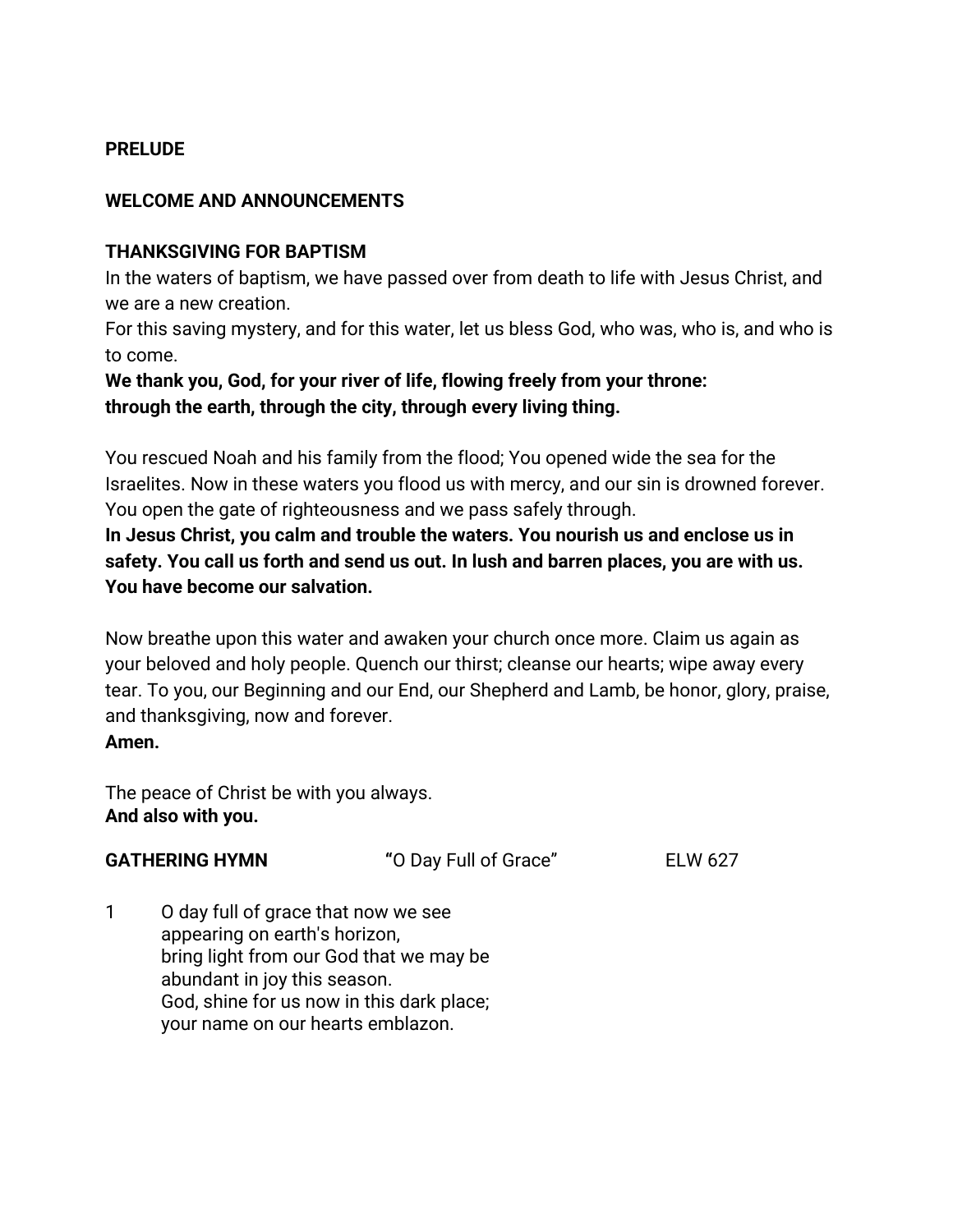- 2 O day full of grace, O blessed time, our Lord on the earth arriving; then came to the world that light sublime, great joy for us all retrieving; for Jesus all mortals did embrace, all shame and despair removing.
- 3 For Christ bore our sins, and not his own, when he on the cross was hanging; and then he arose and moved the stone, that we, unto him belonging, might join with angelic hosts to raise our voices in endless singing.
- 4 God came to us then at Pentecost, the Spirit new life revealing, that we might no more in death be lost, its pow'r over us dispelling. This flame will the mark of sin efface and bring to us all true healing. Text: Scandinavian folk hymn; tr. Gerald Thorson, 1921-2001.

Music: Christoph E. F. Weyse, 1774-1842.

### **APOSTOLIC GREETING And also with you.**

# **KYRIE (ELW p. 147)**

In peace, let us pray to the Lord. **Lord, have mercy.**

For the peace from above, and for our salvation, let us pray to the Lord. **Lord, have mercy.**

For the peace of the whole world, for the well-being of the Church of God, and for the unity of all, let us pray to the Lord. **Lord, have mercy.**

For this holy house, and for all who offer here their worship and praise, let us pray to the Lord. **Lord, have mercy.**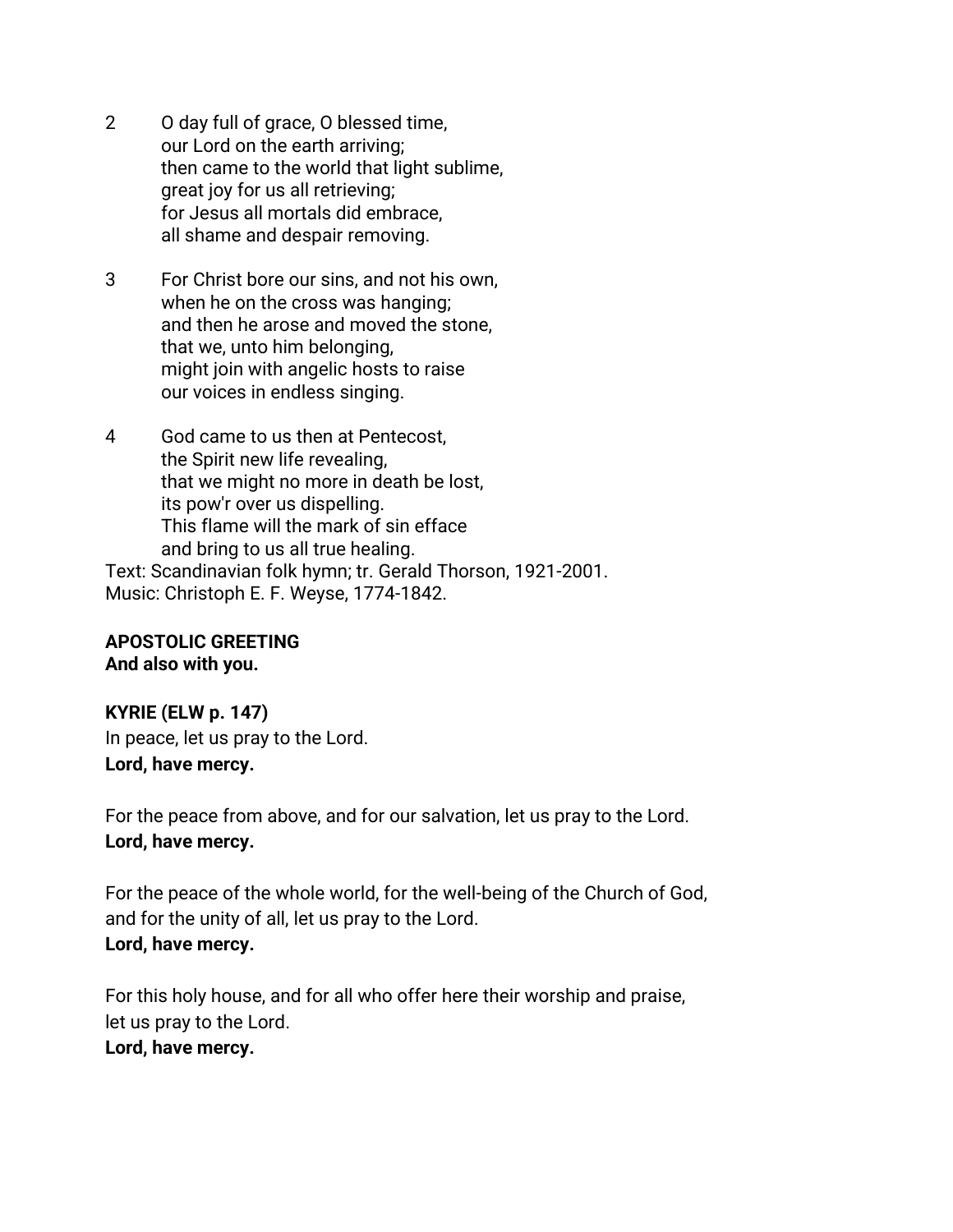Help, save, comfort, and defend us, gracious Lord. **Amen.**

### **THIS IS THE FEAST (ELW p. 149)**

*Refrain*

**This is the feast of victory for our God. Alleluia.**

- **1 Worthy is Christ, the Lamb who was slain, whose blood set us free to be people of God. Power and riches and wisdom and strength, and honor and blessing and glory are his.** *Refrain*
- **2 Sing with all the people of God and join in the hymn of all creation: Blessing and honor and glory and might be to God and the Lamb forever. Amen.**

#### *Final Refrain*

**This is the feast of victory for our God, for the Lamb who was slain has begun his reign. Alleluia. Alleluia.**  Text: John W. Arther, 1922-1980

Text © 1978 Lutheran Book of Worship, admin. Augsburg Fortress.

# **PRAYER OF THE DAY**

**CHILDREN'S MESSAGE Pastor Emily** 

### **FIRST READING:** Genesis 11:1-9

 $1$ Now the whole earth had one language and the same words.  $2$ And as they migrated from the east, they came upon a plain in the land of Shinar and settled there. <sup>3</sup>And they said to one another, "Come, let us make bricks and fire them thoroughly." And they had brick for stone and bitumen for mortar. <sup>4</sup>Then they said, "Come, let us build ourselves a city and a tower with its top in the heavens, and let us make a name for ourselves; otherwise we shall be scattered abroad upon the face of the whole earth." <sup>5</sup>The Lord came down to see the city and the tower, which mortals had built. <sup>6</sup>And the Lord said, "Look, they are one people, and they have all one language, and this is only the beginning of what they will do; nothing that they propose to do will now be impossible for them. <sup>7</sup>Come, let us go down and confuse their language there, so that they will not understand one another's speech." <sup>8</sup>So the Lord scattered them abroad from there over the face of all the earth, and they left off building the city. <sup>9</sup>Therefore it was called Babel, because there the Lord confused the language of all the earth, and from there the Lord scattered them abroad over the face of all the earth.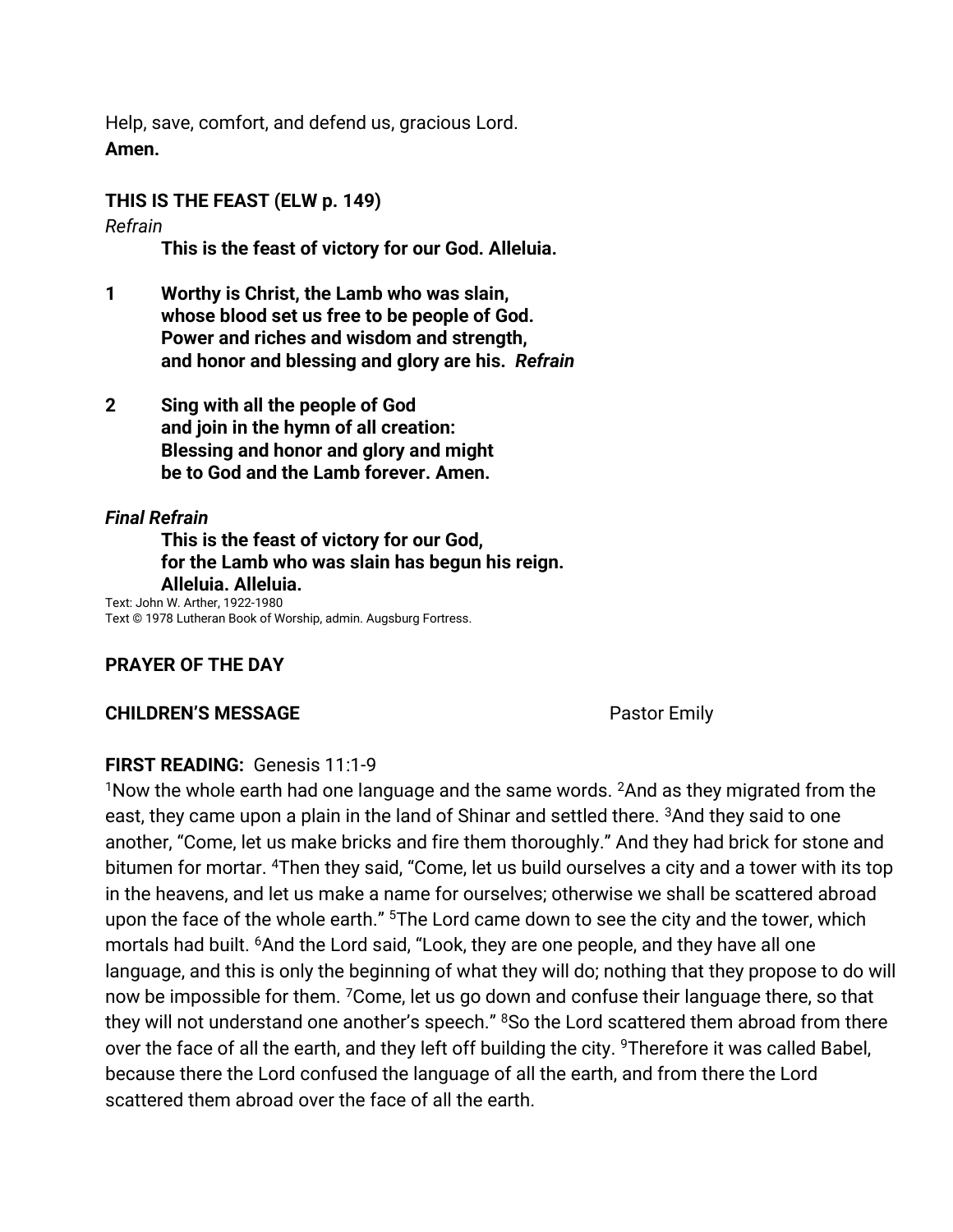# L: The Word of the Lord.

# **C: Thanks be to God.**

# **PSALM 104:24-34, 35b** (read responsively)

<sup>24</sup>O LORD, how manifold are your works! In wisdom you have made them all; the earth is full of your creatures.

# **<sup>25</sup>Yonder is the sea, great and wide, creeping things innumerable are there, living things both small and great.**

 $26$ There go the ships, and Leviathan that you formed to sport in it.

**<sup>27</sup>These all look to you to give them their food in due season;**

 $28$ when you give to them, they gather it up;

when you open your hand, they are filled with good things.

# **<sup>29</sup>When you hide your face, they are dismayed;**

**when you take away their breath, they die and return to their dust.**

<sup>30</sup>When you send forth your spirit, they are created;

and you renew the face of the ground.

**<sup>31</sup>May the glory of the LORD endure forever; may the LORD rejoice in his works**

 $32$ who looks on the earth and it trembles,

who touches the mountains and they smoke.

**<sup>33</sup>I will sing to the LORD as long as I live;**

**I will sing praise to my God while I have being.**

 $34$ May my meditation be pleasing to him, for I rejoice in the LORD.

# **<sup>35</sup>Let sinners be consumed from the earth, and let the wicked be no more.**

# **Bless the LORD, O my soul. Praise the LORD!**

# **SECOND READING:** John 14: 8-17 (25-27)

<sup>8</sup>Philip said to Jesus, "Lord, show us the Father, and we will be satisfied." <sup>9</sup> Jesus said to him, "Have I been with you all this time, Philip, and you still do not know me? Whoever has seen me has seen the Father. How can you say, 'Show us the Father'? <sup>10</sup>Do you not believe that I am in the Father and the Father is in me? The words that I say to you I do not speak on my own; but the Father who dwells in me does his works. <sup>11</sup>Believe me that I am in the Father and the Father is in me; but if you do not, then believe me because of the works themselves. <sup>12</sup>Very truly, I tell you, the one who believes in me will also do the works that I do and, in fact, will do greater works than these, because I am going to the Father.  $^{13}$ I will do whatever you ask in my name, so that the Father may be glorified in the Son. <sup>14</sup>If in my name you ask me for anything, I will do it.  $15$ "If you love me, you will keep my commandments.  $16$ And I will ask the Father, and he will give you another Advocate, to be with you forever. <sup>17</sup>This is the Spirit of truth, whom the world cannot receive, because it neither sees him nor knows him. You know him, because he abides with you, and he will be in you.

[<sup>25</sup>"I have said these things to you while I am still with you. <sup>26</sup>But the Advocate, the Holy Spirit, whom the Father will send in my name, will teach you everything, and remind you of all that I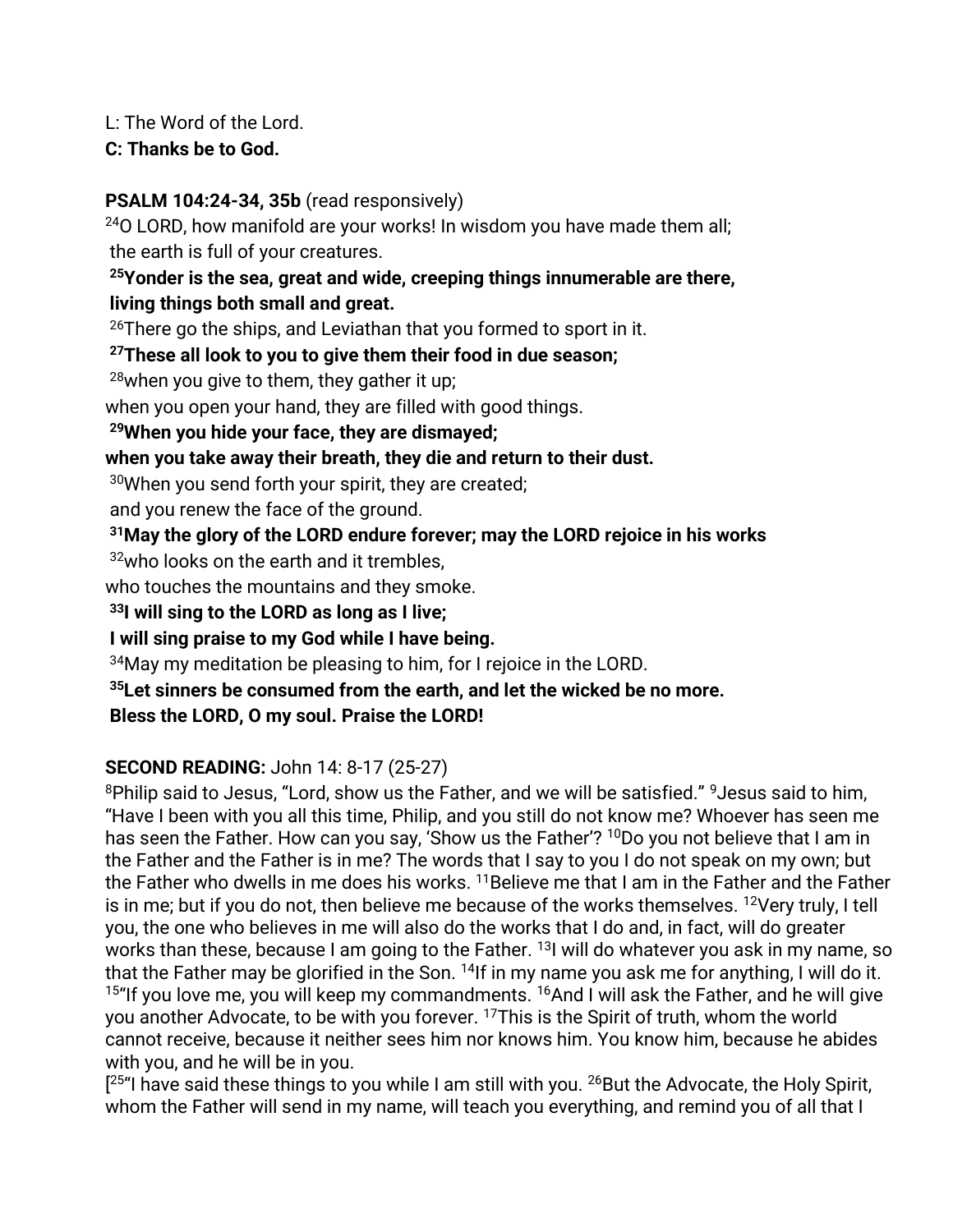have said to you. <sup>27</sup> Peace I leave with you; my peace I give to you. I do not give to you as the world gives. Do not let your hearts be troubled, and do not let them be afraid."] L: The Word of the Lord.

#### **C: Thanks be to God.**

**GOSPEL ACCLAMATION (ELW p. 151) Alleluia. Lord, to whom shall we go? You have the words of eternal life. Alleluia.** 

#### **GOSPEL READING:** Acts 2:1-21

A reading from Acts, the  $2^{nd}$  chapter.

#### **Glory to you, O Lord.**

<sup>1</sup>When the day of Pentecost had come, they were all together in one place. <sup>2</sup>And suddenly from heaven there came a sound like the rush of a violent wind, and it filled the entire house where they were sitting. <sup>3</sup>Divided tongues, as of fire, appeared among them, and a tongue rested on each of them. <sup>4</sup>All of them were filled with the Holy Spirit and began to speak in other languages, as the Spirit gave them ability.

<sup>5</sup>Now there were devout Jews from every nation under heaven living in Jerusalem. <sup>6</sup>And at this sound the crowd gathered and was bewildered, because each one heard them speaking in the native language of each. <sup>7</sup>Amazed and astonished, they asked, "Are not all these who are speaking Galileans? <sup>8</sup>And how is it that we hear, each of us, in our own native language? <sup>9</sup>Parthians, Medes, Elamites, and residents of Mesopotamia, Judea and Cappadocia, Pontus and Asia, <sup>10</sup>Phrygia and Pamphylia, Egypt and the parts of Libya belonging to Cyrene, and visitors from Rome, both Jews and proselytes,  $11$ Cretans and Arabs  $-$  in our own languages we hear them speaking about God's deeds of power." <sup>12</sup>All were amazed and perplexed, saying to one another, "What does this mean?" <sup>13</sup>But others sneered and said, "They are filled with new wine."

<sup>14</sup>But Peter, standing with the eleven, raised his voice and addressed them, "Men of Judea and all who live in Jerusalem, let this be known to you, and listen to what I say. <sup>15</sup>Indeed, these are not drunk, as you suppose, for it is only nine o'clock in the morning. <sup>16</sup>No, this is what was spoken through the prophet Joel:

<sup>17'</sup>In the last days it will be, God declares, that I will pour out my Spirit upon all flesh, and your sons and your daughters shall prophesy, and your young men shall see visions, and your old men shall dream dreams.  $18$  Even upon my slaves, both men and women, in those days I will pour out my Spirit; and they shall prophesy. <sup>19</sup>And I will show portents in the heaven above and signs on the earth below, blood, and fire, and smoky mist.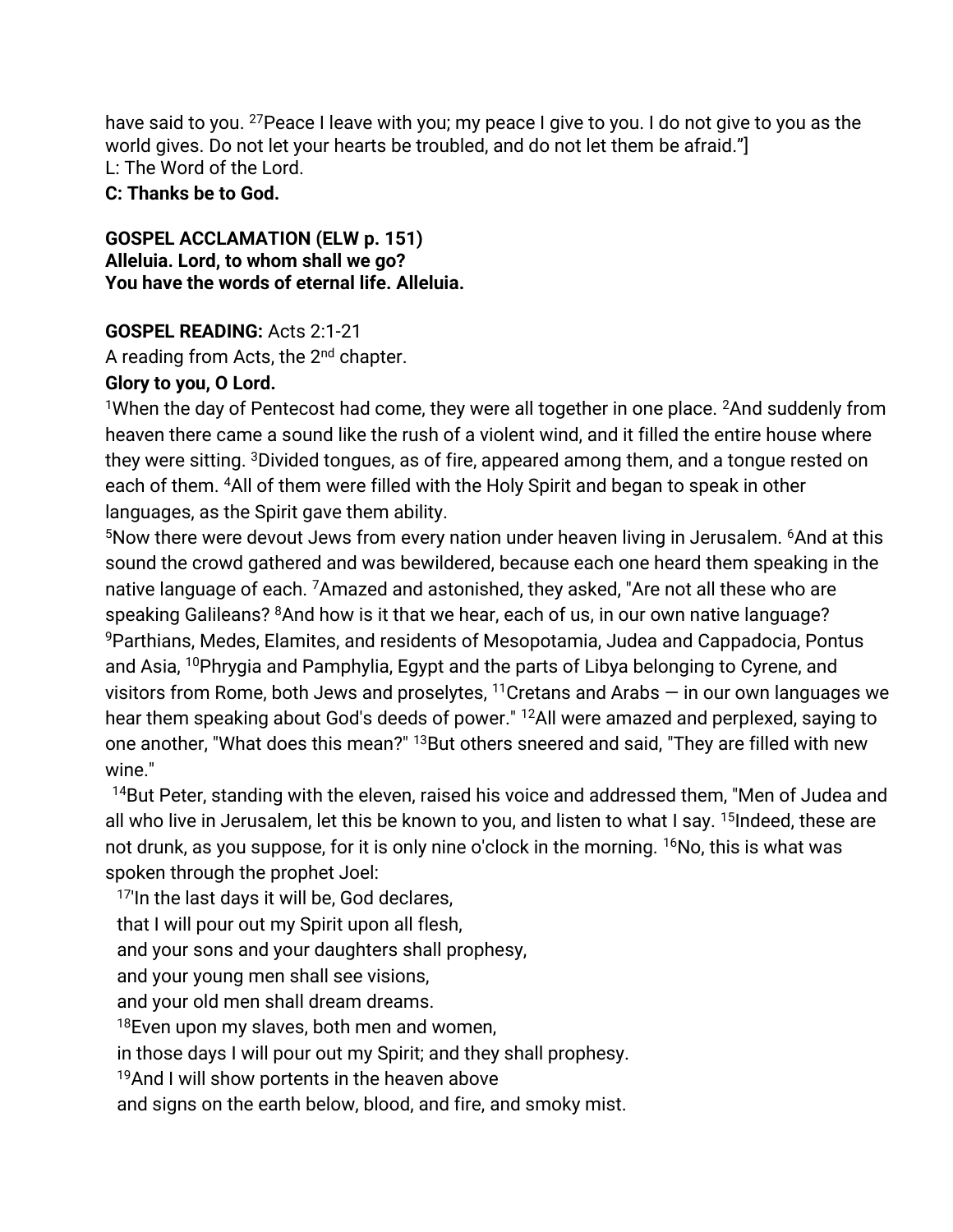20The sun shall be turned to darkness

and the moon to blood, before the coming of the Lord's great and glorious day.  $21$ Then everyone who calls on the name of the Lord shall be saved.'

The Word of God.

### **Praise to you, O Christ.**

| <b>SERMON</b> | "Holy Fire"                                                                                                                                                                                                                  | <b>Pastor Emily</b> |
|---------------|------------------------------------------------------------------------------------------------------------------------------------------------------------------------------------------------------------------------------|---------------------|
| <b>HYMN</b>   | "Spirit of Gentleness"                                                                                                                                                                                                       | <b>ELW 396</b>      |
| Refrain       | Spirit, Spirit of gentleness,<br>blow through the wilderness calling and free;<br>Spirit, Spirit of restlessness,<br>stir me from placidness, wind, wind on the sea.                                                         |                     |
|               | You moved on the waters, you called to the deep,<br>then you coaxed up the mountains from the valleys of sleep;<br>and over the eons you called to each thing:<br>"Awake from your slumbers and rise on your wings." Refrain |                     |
|               | You swept through the desert, you stung with the sand,                                                                                                                                                                       |                     |

- and you goaded your people with a law and a land; and when they were blinded with idols and lies, then you spoke through your prophets to open their eyes. *Refrain*
- 3 You sang in a stable, you cried from a hill, then you whispered in silence when the whole world was still; and down in the city you called once again, when you blew through your people on the rush of the wind. *Refrain*
- 4 You call from tomorrow, you break ancient schemes. From the bondage of sorrow all the captives dream dreams; our women see visions, our men clear their eyes. With bold new decisions your people arise. *Refrain*

Text and music: James K. Manley, b. 1940

**APOSTLES CREED I believe in God, the Father almighty, creator of heaven and earth. I believe in Jesus Christ, God's only Son, our Lord, who was conceived by the Holy Spirit,**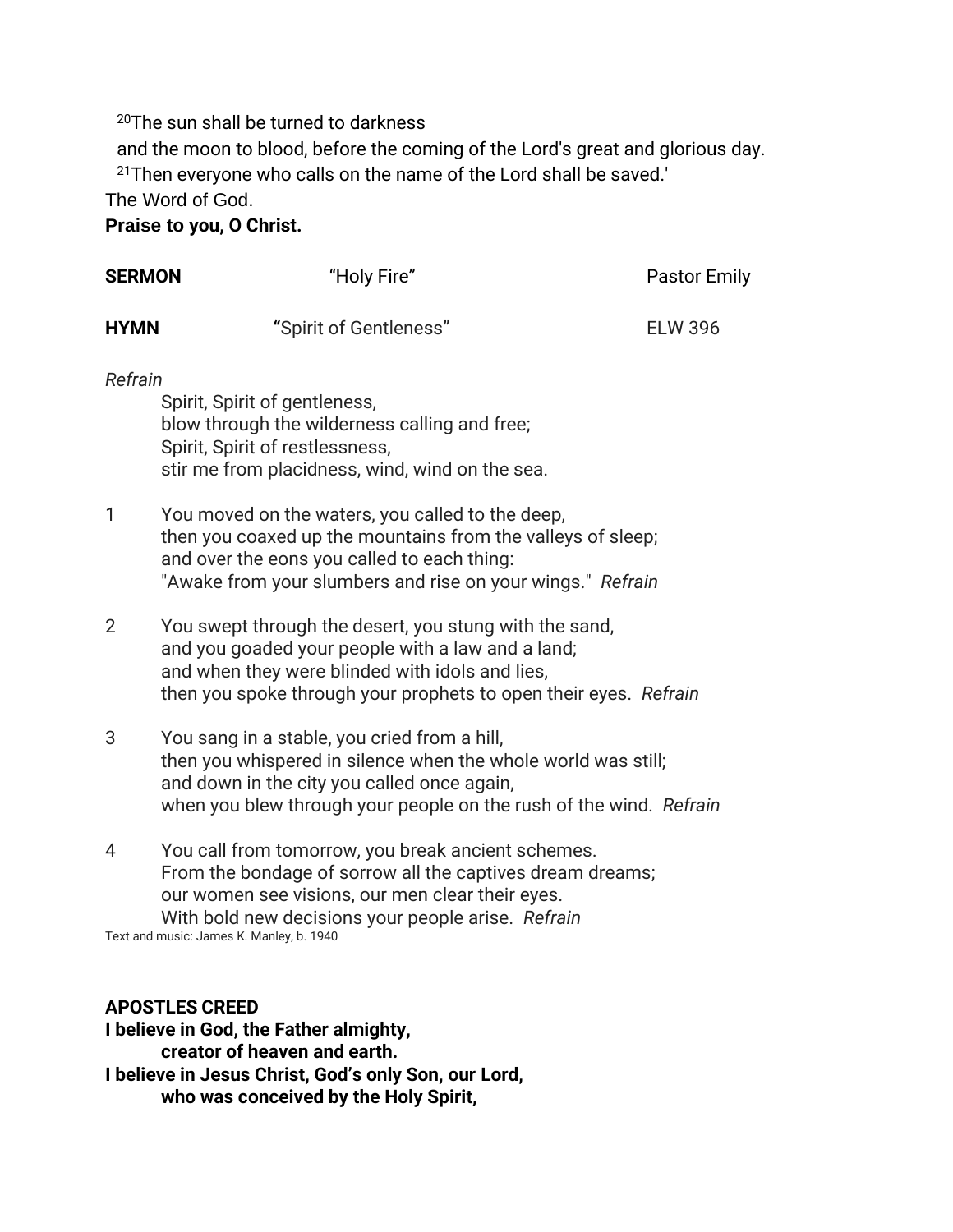**born of the virgin Mary, suffered under Pontius Pilate, was crucified, died, and was buried; he descended to the dead. On the third day he rose again; he ascended into heaven, he is seated at the right hand of the Father, and he will come to judge the living and the dead. I believe in the Holy Spirit, the holy catholic church, the communion of saints, the forgiveness of sins, the resurrection of the body, and the life everlasting. Amen.**

#### **PRAYERS OF INTERCESSION**

**hear our prayer.**

**ANTHEM "**Spirit of God, Descend Upon My Heart"

**OFFERING PRAYER**

#### **GREAT THANKSGIVING (ELW p. 152)**

The Lord be with you. **And also with you.** Lift up your hearts. **We lift them to the Lord.** Let us give thanks to the Lord our God. **It is right to give our thanks and praise.**

| HOLY, HOLY, HOLY (ELW p. 153)                                         |
|-----------------------------------------------------------------------|
| Holy, holy, holy Lord,                                                |
| Lord God of pow'r and might,                                          |
| heav'n and earth are full of your glory.                              |
| Hosanna in the highest.                                               |
| Blessed is he who comes in the name of the Lord.                      |
| Hosanna in the highest.                                               |
| <b>THE LORD'S PRAYER</b>                                              |
| Gathered into one by the Holy Spirit, let us pray as Jesus taught us: |
| Our Father, who art in heaven,                                        |
| hallowed be thy name,                                                 |
| thy kingdom come,                                                     |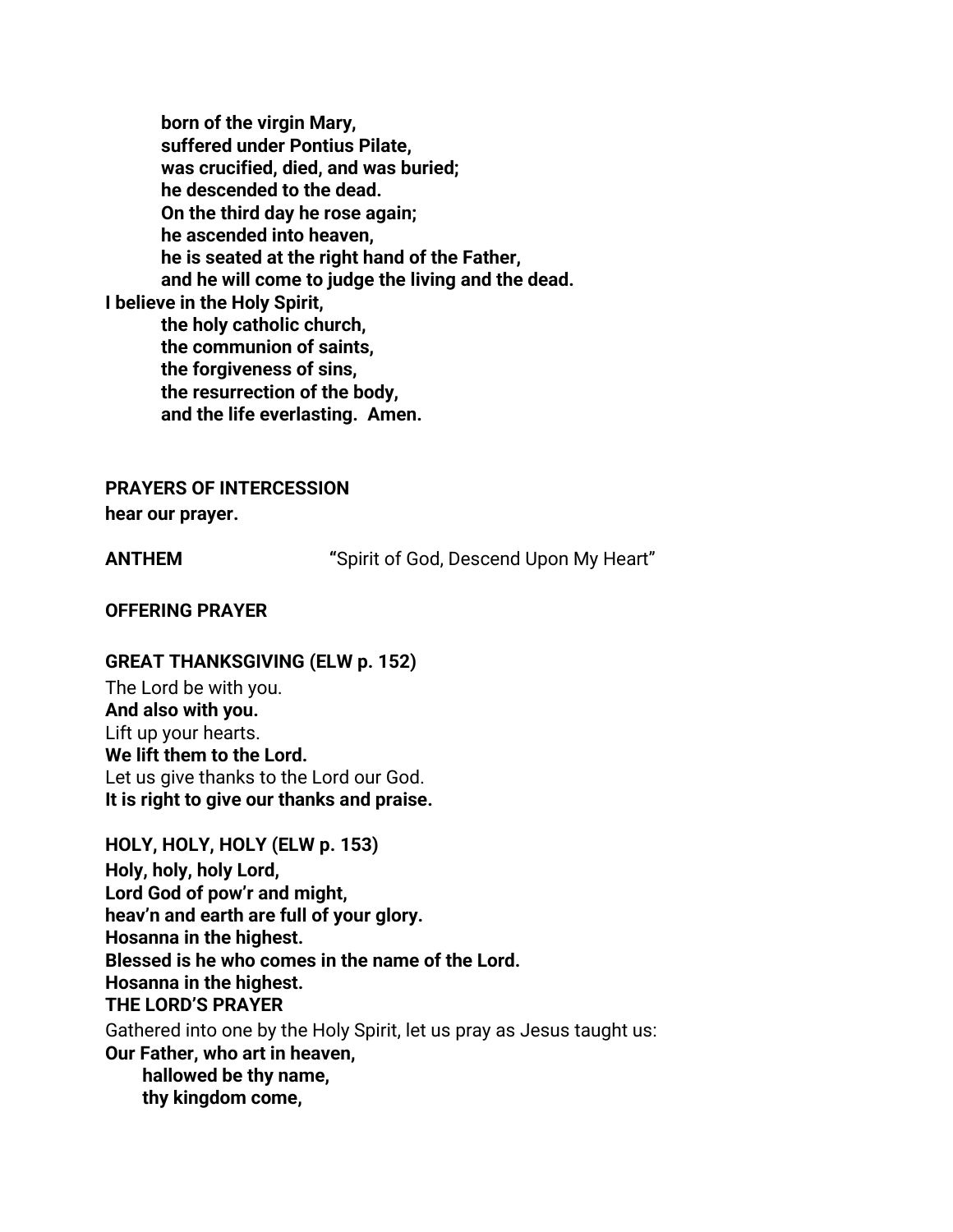**thy will be done, on earth as it is in heaven. Give us this day our daily bread; and forgive us our trespasses, as we forgive those who trespass against us; and lead us not into temptation, but deliver us from evil. For thine is the kingdom, and the power, and the glory, forever and ever. Amen**

#### **WELCOME TO COMMUNION**

*\*Communion is taken around the altar rail. Please come forward via the center aisle when an usher directs you. Kneel (or stand) around the rail and wait to partake communion. Once taken, remain for a blessing, then return to your seat by the side aisles.* 

*\*\*If you need communion brought to you in your seat, please alert an usher.*

#### **COMMUNION SONG (ELW p. 154)**

**Lamb of God, you take away the sin of the world; have mercy on us. Lamb of God, you take away the sin of the world; have mercy on us. Lamb of God, you take away the sin of the world; grant us peace, grant us peace.**

**BLESSING**

**POST COMMUNION PRAYER**

#### **PRAYER AND BLESSING FOR OUR GRADUATES**

**BENEDICTION**

**SENDING HYMN** "Shine Jesus Shine" ELW 671

*Refrain*

Shine, Jesus, shine, Fill this land with the Father's glory; Blaze, Spirit, blaze,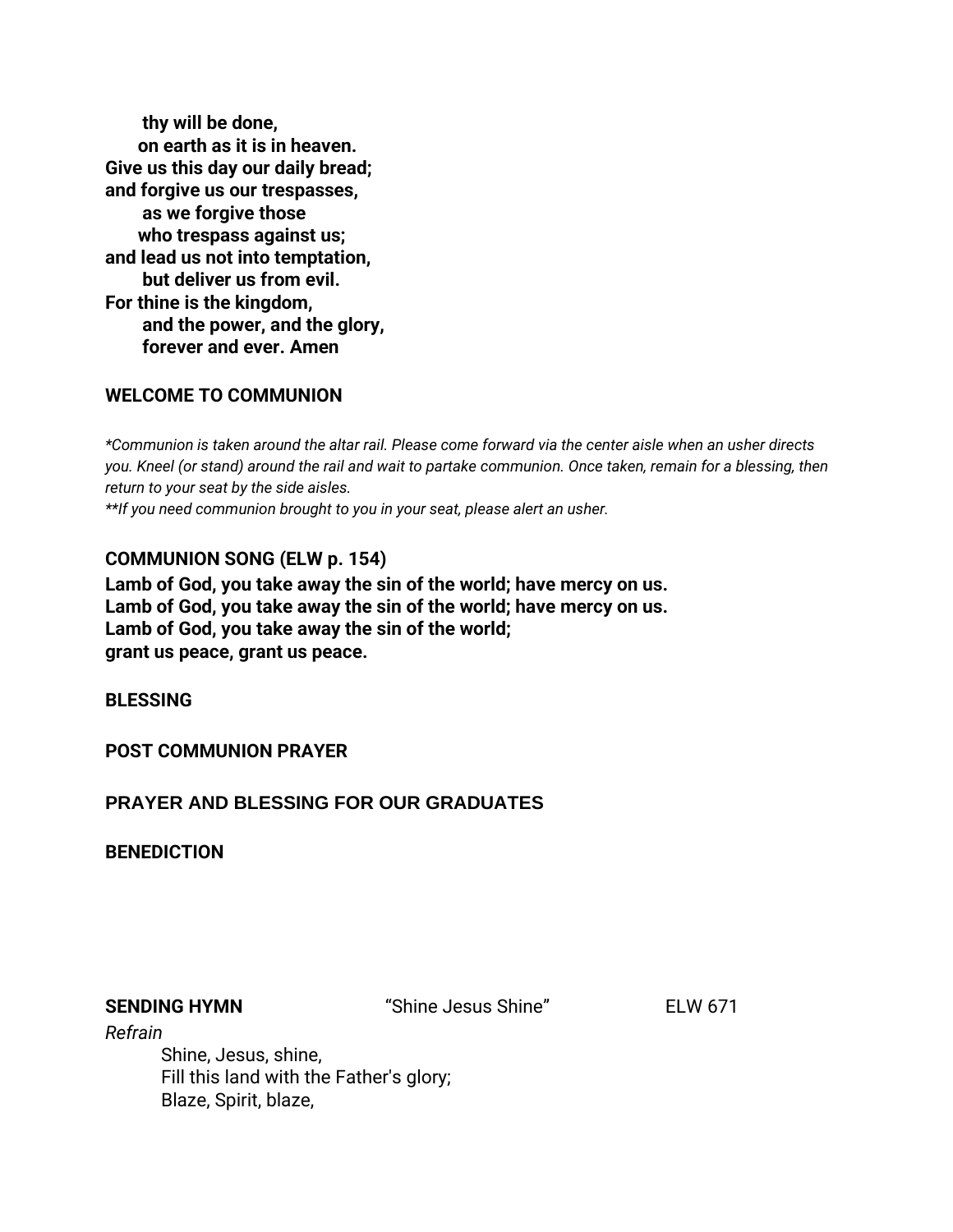Set our hearts on fire. Flow, river, flow, Flood the nations with grace and mercy; Send forth your Word, Lord, and let there be light!

- 1 Lord, the light of your love is shining, in the midst of the darkness, shining; Jesus, light of the world, shine upon us, set us free by the truth you now bring us. Shine on me, shine on me *Refrain*
- 2 As we gaze on your kingly brightness, so our faces display your likeness, ever changing from glory to glory, mirrored here may our lives tell your story. Shine on me, shine on me *Refrain*

Text and music: Graham Kendrick, b. 1950.

#### **DISMISSAL**

#### **WORSHIP PARTICIPANTS**

Pastor Emily Pastor Pastor Pastor Pastor Pastor Pastor Pastor Pastor Pastor Pastor Pastor Pastor Pastor Pastor Gary Frank Altar Guild Tim & Ann Bolick Communion Assistants Luke Fox, Caleigh Beaver, Cyrus Sousley, Gideon Sousley Crucifer/Acolytes Laurie Gleason Lector Gary Frank Usher Brenda McCarn, Rachael Kennedy Accompanists Accompanists Diane & Valerie Frank, Jay Perkins, Mike Fox, Luther & Rebecca Beaver Vocalists Ross Gosse Streaming Tech in the United Streaming Tech in the Streaming Tech in the Streaming Tech in the Streaming Tech Mike Faggart Sound Technician Melissa Fox/Nancy Jones Power Point Ross/Valerie Tellers in the United States of the United States of the Tellers of Tellers in the United States

#### *Prayers:*

*In Special Facilities: Jeanine Woody (First Assembly Assisted Living), Sylvia Faggart (Concord Place)*

*Continued Prayers for: Annie Stancil, Junior Barringer, Nancy Wilcox, Dan Gleason, Julia Cox, Pr. Larry Yoder, John Hahn, Barry Granda, Tom and Kathy Kennedy, Kathy Benson, Tony Stancil, Martha Summers, Mike Woodard, Wallace Halsey (Betty Barringer's dad), Darlene Gayan, Joanne Hallberg (Darlene's sister), Ralph Marra, Jim Bottoms, Diane Benton (Tim Bolick's sister), Brenda Thompson, Karyn Dalton, Shelley Cooke, Butch Stowe*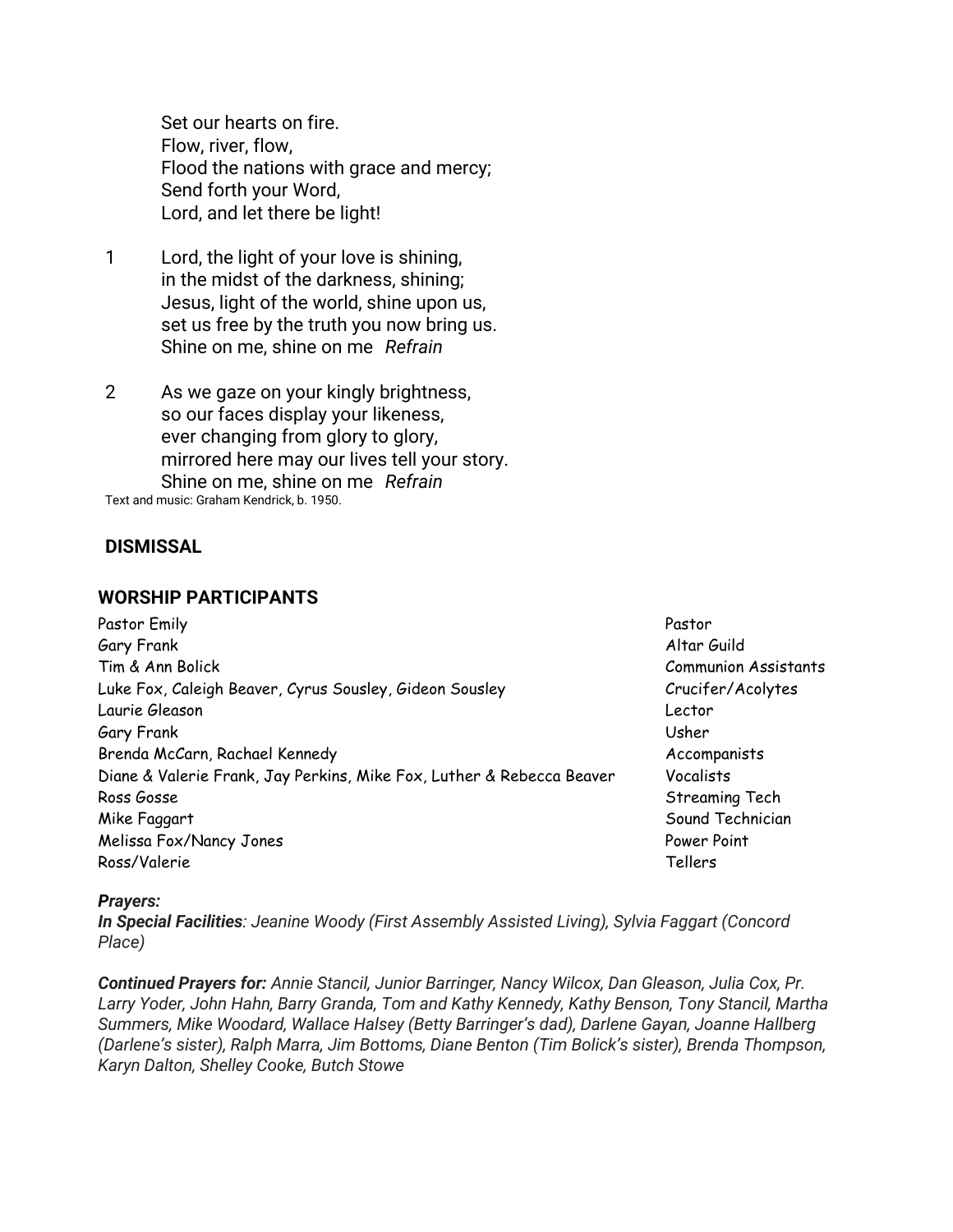# *Announcements:*

*TONIGHT--June 5th--5pm--Fellowship Hall--Guest Speaker--Lisa McKinnon--How Covid Changed my Life--Please bring a dish to pass. WELCA Ladies please come by 4:30pm for a short meeting.*

*June Congregation Council Meeting: Thursday - June 9th @ 6:30 in the Conference Room.* 

*Join Monday Night Bible Study @ 7:00 pm in the Conference Room or on Zoom @ [https://zoom.us/j/91270402940?pwd=VUJOdTZqWjJTYkxLZkdacHZVTEdFUT09.](https://zoom.us/j/91270402940?pwd=VUJOdTZqWjJTYkxLZkdacHZVTEdFUT09)* 

*This week we're looking at* Genesis 17:1–22:24.

\*\*If you would like to receive a recording of any of the Monday Night Bible studies, please contact Pastor Emily. Bible study will not meet on June 20, 27, and July 4th.

# *JUNE CCM NEEDS:*

*Due to summer coming soon, CCM has asked for breakfast items and cleaning supplies.*

- *Boxes of cereal, instant grits & oatmeal, pancake mix, syrup, pop tarts*
- *Jugs of laundry detergent are in great need and also dishwashing detergent, such as Palmolive, Dawn, Ajax, etc.*

*They serve 40 people a day and they can come only once a month. Food stamps do not pay for cleaning items, toilet tissue, etc.*

- *As always, 12 count (or less) egg cartons and plastic bags are always in demand.*
- *Bags of pet food are welcome. We will deliver it to the Humane Society.*

*Thank you for your donations. Keep them coming! Any questions or comments, please contact Barry Mizelle.*